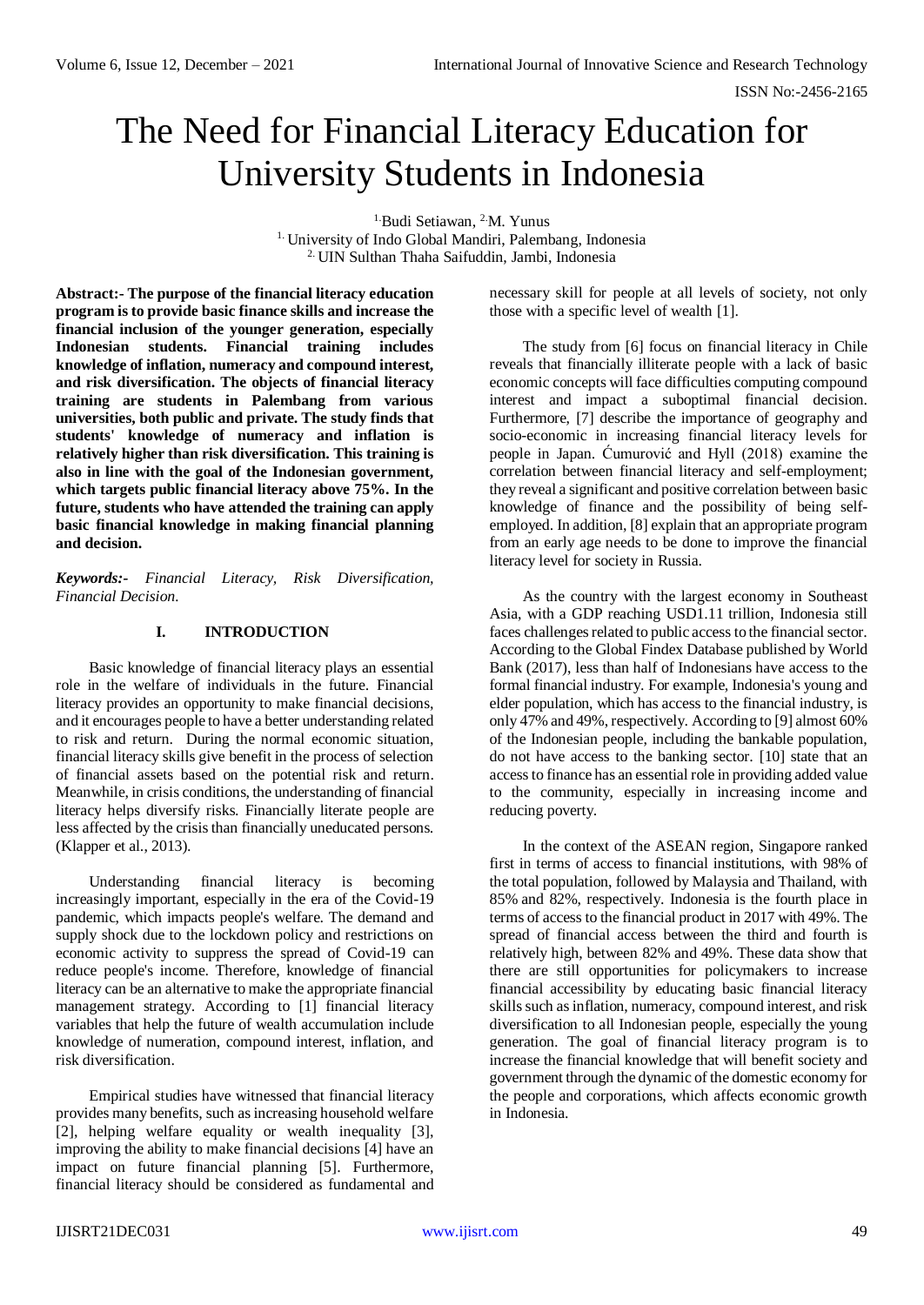

The low level of financial literacy of the Indonesian people has the potential negative impact on the individual's future finance. Therefore the training on financial literacy is considered essential to be conducted. The results of this training are expected to increase public financial literacy and inclusion, especially in the younger generation. Early education of financial literacy will provide long-term benefits for the community. The following section will describe the literature review methodology and, followed by results and discussion. Finally, the last section will conclude the research with implications, limitations, and recommendations for future research.

## **II. LITERATURE REVIEW**

The need for basic finance knowledge plays a pivotal role in individual future finance. Both government and society need to have developed a program to increase financial literacy. Financial literacy becomes essential since people need to plan their financial goals in the future. Individuals with a better understanding of financial literacy have more options for doing asset allocation through several investing platforms. Financial literacy knowledge is also linked to other variables such as good health, higher education, and better occupation [11].

Mastering financial literacy also encourages individuals to have proper financial behavior and benefit wealth accumulation, participation in capital markets, portfolio diversification, pension fund management, and responsibility for financial preparation in the future. Furthermore, the people's participation in financial service, for example invests in financial market, will increase the financial sector activity and promotes economic growth.

At a country level, [12] argue that financial literacy is essential for improving economic performance in Russia, particularly the knowledge of fiscal and monetary skills. The authors recommend policymakers improve people's financial literacy, increase confidence and active involvement in the financial system, decrease financial risks for financial service consumers, and improve society's welfare.

The essential skill of financial knowledge covers the understanding of numeracy, inflation, and risk diversification (Lusardi, 2019). Cokely et al. (2012) explain numeracy as processing basic numerical concepts, including estimates, probabilities, and ratios. Financial literacy integrates with several main components, such as emotional attitudes towards numbers [13]. A study by [14] reveals that numeracy is more importance to health and income than the ability to read and write.

Inflation and risk diversification are two other pivotal variables in shaping financial literacy knowledge. Inflation is defined as the increasing price of goods and services in a certain period. An increase in the price of goods will reduce purchasing power or the real value of money. Therefore, investment play pivotal role to keep the purchasing power of money remains the same or increases compared to the past period. Indonesia's average annual inflation has ranged from 3% to 4% per year for the last ten years. In other words, people need financial literacy knowledge to manage their money properly; including looking for investment instruments with provides return above inflation with measurable risks.

Knowledge of risk management is becoming increasingly crucial amidst the complexity and integration between financial assets. Investors need to know the individual risk profile and financial assets characteristic before making financial decision on investment. Long-term investment goals with a risk-taking profile can consider investing in the capital market, such as stocks. Meanwhile, investors who tend to be risk-averse and long-term investments are advised to invest in instruments with a lower risk level, such as save deposits and bonds. The selection of financial assets as an investment vehicle is crucial because it impacts on risks and potential returns in the future.

In contrast, the lack of financial literacy creates several drawbacks, especially for the young generation, which the government has actively targeted to promote economic activity in the formal financial sector. In addition, Lusardi and Mitchell (2014) describe that financial illiteracy will impact the lack of saving behavior and the ability to manage the liabilities. A further study posits how financial ignorance affects wealth during unprecedented situations, such as the subprime mortgage crisis [15].

From a broader perspective, lower levels of financial literacy contribute to unstable economic conditions. Individuals will only invest in one financial asset due to the limitation of financial information to investment products. For example, investors fail to diversify their financial assets' through portfolio management. The potential loss of investing in financial assets can be mitigated by allocating money to other investment instruments with low risk during the financial turmoil.

The study is conducted to contribute to the financial literacy for young people in Indonesia, particularly in Sumatera region including students in public and private university. The financial literacy skills consist of several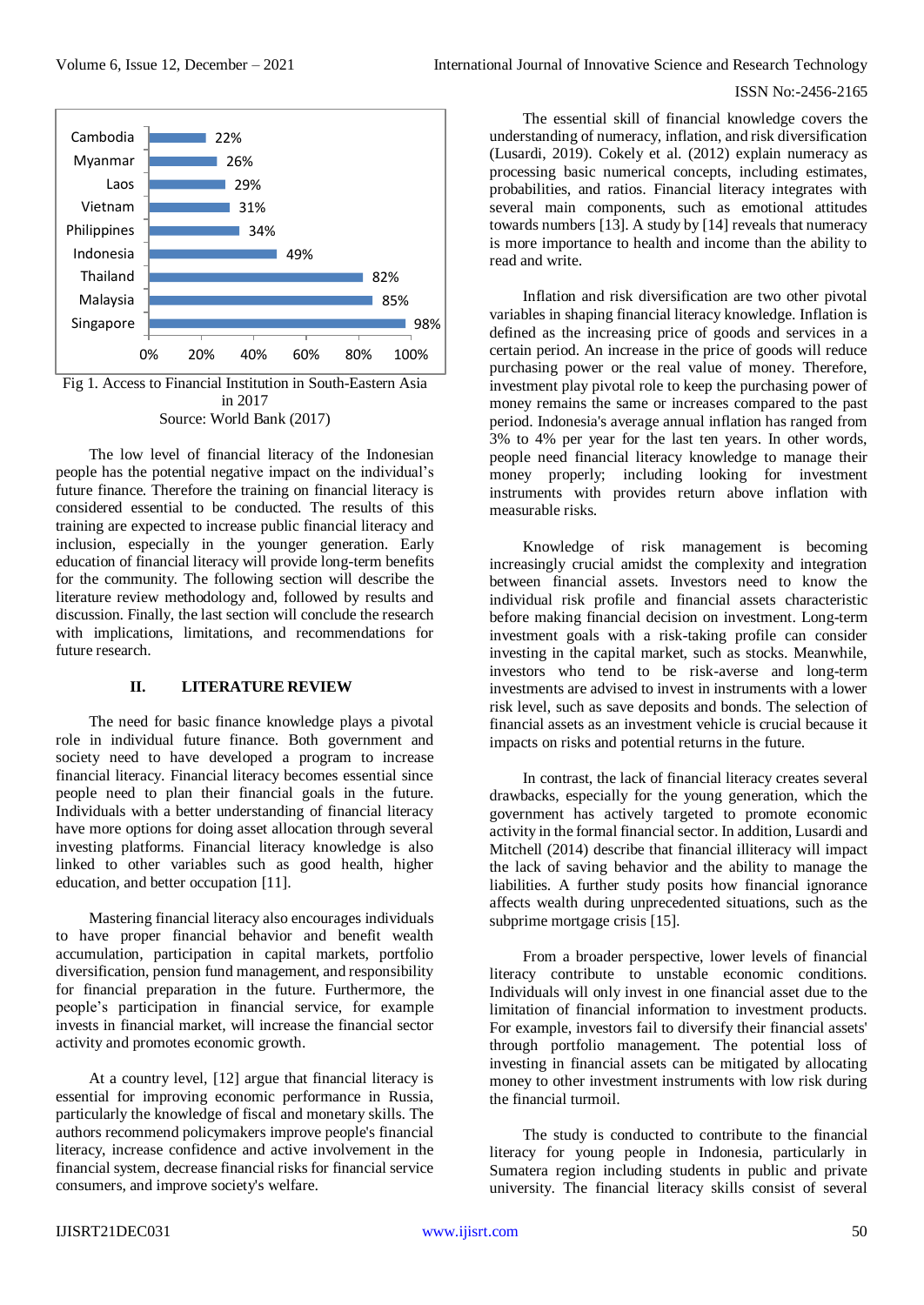essential aspect of basic finance such as numeracy and compound interest, inflation and risk diversification.

## **III. METHODS**

A questionnaire is used to determine the level of knowledge of participants in the financial literacy education program. This will be the first part of the program's implementation. The questionnaire consists of several questions to measure the basic understanding of financial management, such as numeration and compound interest, inflation, and risk diversification. Respondents who filled out the questionnaire completely were 253 people consisting of various public and private universities in Palembang. The results of the initial questionnaire can be seen in Figure 2.



Fig 2. Financial Literacy Survey Data Source: Survey and author elaboration based on questionnaire data

Respondents' correct answers to all basic financial management questions are below 50%. Respondents correctly answered questions about numeracy as much as 49%, followed by questions about risk diversification and inflation, respectively at 42% and 34%. The low number of correct answers indicates that the younger generation lacks knowledge about financial literacy. The preliminary data plays an essential role in defining the method and approach during the education program. Based on the first survey, we will create financial literacy material with the basic finance skills and provide with simple example so that it will be easy to implement in daily activities, especially in making a financial decision.

After getting the initial data, the next step is to cluster the problem and develop a strategy to conduct the training of financial literacy education. The next step is creating an agreement with all parties, both speakers and respondents who will participate in the training. After that, preparation for training in the form of modules and presentation materials was prepared and closed with the activity evaluation process.

The financial literacy training project is undertaken online, as the government continues to restrict activities due to the Covid-19 pandemic. Furthermore, the online presentation is intended to reach a wider audience, and all participants will still have access to the recorded videos. In this approach, it is hoped that all participants get the benefit from the training and they can implement in the process of financial decision in their daily life. The flow of financial literacy program is shown in Figure 3.



Fig 3. Financial Literacy Program Schedule Source: Author elaboration

Participants in financial literacy education are the younger generation in Indonesia, especially in the city of Palembang. Media promotion for this activity is accomplished by the publication of posters via social media in order to reach a larger audience. The purpose of financial literacy education is for participants to know the importance of basic knowledge of financial management, including numeration and compound interest, inflation, and risk diversification. In addition, this program is expected to encourage financial inclusion in Indonesia, especially for the younger generation.

## **IV. RESULT**

The financial literacy education process is done by integrating theory and practice to ensure that participants have a sufficient understanding of the basic principles of financial management and have the ability to apply this knowledge whenever making financial decisions. The first discussion of the financial literacy education program is inflation. In the first stage, we present historical data on Indonesian inflation to illustrate a decline in purchasing power caused by the rising prices of goods and services over a certain period. After that, it is continued with material on compound interest and risk diversification.

## *A. Inflation*

The inflation trend in Indonesia continues to decline. The highest inflation in Indonesia in the last 20 years reached 12.55% in 2001. Inflation of 12.55% indicates that goods and services in Indonesia have experienced an average price increase of 12.55%. In other words, there has been a decline in the purchasing power of people's money. For example, if we keep Rp.1.000.000 in year 2000 and do not invest the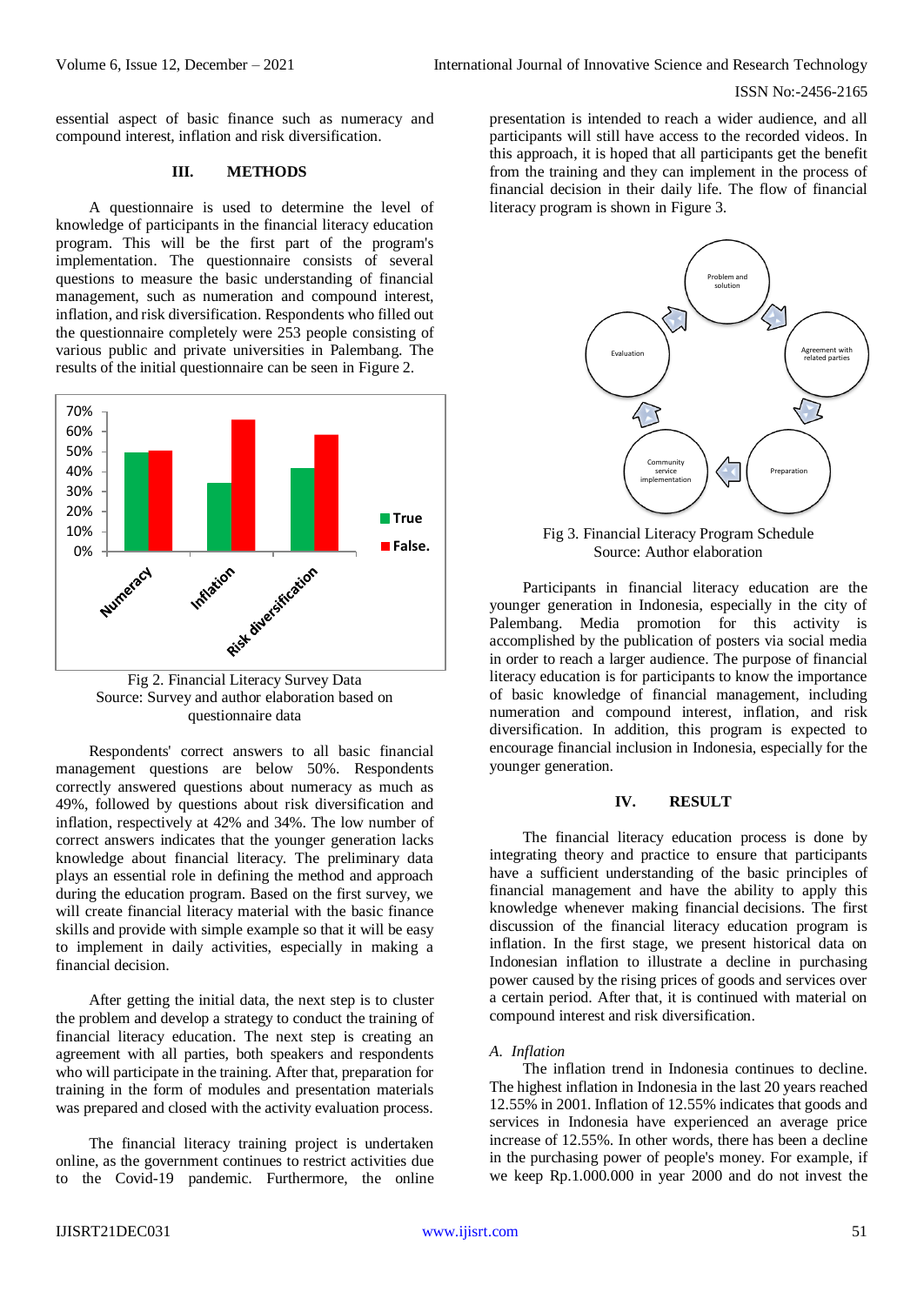money, then the purchasing power of that money will decrease to Rp.874.500 in 2001.

If we save the money until 2020, then the cumulative purchasing power of Rp.1.000.000 in 2000 becomes Rp.262.436 or there has been a decrease of 74% over 20 years. Inflation data for Indonesia has proven the importance of financial literacy knowledge to provide information on keeping the value of money.

| Table 1. Inflation and Decreasing Purchasing Power |  |
|----------------------------------------------------|--|
| from 2001 to 2020                                  |  |

| Year | <b>Inflation</b> | <b>Value of Money</b> |  |
|------|------------------|-----------------------|--|
|      |                  | (Rp.1.000.000)        |  |
| 2001 | 12,55%           | 874.500               |  |
| 2002 | 10,03%           | 786.788               |  |
| 2003 | 5,16%            | 746.189               |  |
| 2004 | 6,40%            | 698.433               |  |
| 2005 | 17,11%           | 578.931               |  |
| 2006 | 6,60%            | 540.722               |  |
| 2007 | 6,59%            | 505.088               |  |
| 2008 | 11,06%           | 449.226               |  |
| 2009 | 2,78%            | 436.737               |  |
| 2010 | 6,96%            | 406.340               |  |
| 2011 | 3,79%            | 390.940               |  |
| 2012 | 4,30%            | 374.129               |  |
| 2013 | 8,36%            | 342.852               |  |
| 2014 | 8,36%            | 314.190               |  |
| 2015 | 3,35%            | 303.664               |  |
| 2016 | 3,02%            | 294.494               |  |
| 2017 | 3,61%            | 283.863               |  |
| 2018 | 3,13%            | 274.978               |  |
| 2019 | 2,93%            | 266.921               |  |
| 2020 | 1,68%            | 262.436               |  |

Source: Bank Indonesia (Author's elaboration)

In general, Table 1 explains that the purchasing power of Rp.1.000.000 which we had in 2000 has decreased to Rp.262.436 in 2020, in other words, the purchasing power of the money has decreased by 74% in 20 years. The economist argues that inflation is a thief of money for people who do not know financial literacy.

#### *B. Compound Interest*

The material on compound interest is expected to provide information about the benefit of an investment. Compound interest can provide a return for the principal so that the amount of money to be held continues to increase from year to year, along with the interest rate or yield generated by the investment value.

Table 2 illustrates how Rp.1.000.000 is invested in the capital market. In this example, we use the Jakarta Composite Index (JCI) in Indonesia by looking at the annual return from 2001 to 2019. JCI is a stock index that is often used as a reference for capital market performance in Indonesia.

| Table 2. Compound Interest of JCI and Gold Return |  |  |  |  |
|---------------------------------------------------|--|--|--|--|
| from 2001 to 2019                                 |  |  |  |  |

| Year           | <b>Return</b><br><b>JCI</b> | 11 VIII 2001 to 2017<br>Value of                         | <b>Return</b><br>Gold               | Value of                       |
|----------------|-----------------------------|----------------------------------------------------------|-------------------------------------|--------------------------------|
|                |                             | <b>Money</b><br>(Rp.1.000.000)                           |                                     | <b>Money</b><br>(Rp.1.000.000) |
| 2001           | 41,42%                      | 585.825                                                  | 2,56%                               | 1.025.551                      |
| 2002           | $-6,52%$                    | 547.627                                                  | 24,77%                              | 1.279.596                      |
| 2003           | 6,69%                       | 584.282                                                  | 19,37%                              | 1.527.390                      |
| 2004           | 72,20%                      | 1.006.112                                                | 5,54%                               | 1.611.949                      |
| 2005           | 42,07%                      | 1.429.379                                                | 17,92%                              | 1.900.735                      |
| 2006           | 17,07%                      | 1.673.349                                                | 23,15%                              | 2.340.809                      |
| 2007           | 56,74%                      | 2.622.783                                                | 30,94%                              | 3.065.074                      |
| 2008           | 48,73%                      | 3.900.938                                                | 5,80%                               | 3.242.831                      |
| 2009           | 47,38%                      | 2.052.701                                                | 24,37%                              | 4.033.015                      |
| 2010           | 81,26%                      | 3.720.666                                                | 29,57%                              | 5.225.735                      |
| 2011           | 43,08%                      | 5.323.366                                                | 10,10%                              | 5.753.346                      |
| 2012           | 2,19%                       | 5.439.934                                                | 7,06%                               | 6.159.375                      |
| 2013           | 14,11%                      | 6.207.317                                                | $-28,28%$                           | 4.417.794                      |
| 2014           | $-0,44%$                    | 6.179.883                                                | $-1,44%$                            | 4.354.301                      |
| 2015           | 21,16%                      | 7.487.338                                                | $-10,41%$                           | 3.901.103                      |
|                |                             |                                                          |                                     |                                |
| 2016           | 13,67%                      | 6.463.586                                                | 8,14%                               | 4.218.750                      |
| 2017           | 16,57%                      | 7.534.755                                                | 13,53%                              | 4.789.706                      |
| 2018           | 20,15%                      | 9.053.235                                                | $-1,56%$                            | 4.715.037                      |
| 2019<br>$\sim$ | $-0,63%$<br>$D = 1 - T = 1$ | 8.995.770<br>юt.<br>$\mathbf{v} = \mathbf{v} \mathbf{v}$ | 18,31%<br>$\sim$ (A $-$ 41 $\sim$ 5 | 5.578.199                      |

Source: Bank Indonesia, Yahoo Finance (Author's elaboration)

Table 2 explains that the people can grow their money through investment in the capital market and commodity markets. For example, investment in the Indonesian capital market provided an average annual return of 17% and gold 10% for the period 2001 to 2019. JCI generally gave positive returns except in 2001, 2002, 2009, 2014, 2016, and 2019. JCI largest dropped (-47%) occurred in 2009 when subprime mortgages in America triggered a global financial crisis. Cumulatively, investment in the Indonesian capital market still provides positive returns. As an illustration, if we invested Rp.1.000.000 in the Indonesian stock market since 2001, the money will grow to Rp.8.995.770 in 2019.

Other potential investments can also be made through the commodity market. In this financial literacy education program, we use gold as an example because most participants are familiar with gold as one of investment instrument and hedge when there is economic uncertainty. In contrast to JCI's return which experienced -47% during the global crisis in 2009, gold gave a positive return of 24% in the same year. Therefore, risk diversification is also an important variable related to information about financial literacy.

#### *C. Risk Diversification*

Risk diversification is a strategy to reduce risk by allocating money to several financial assets. For example, we can diversify risk by spreading the investment portion to